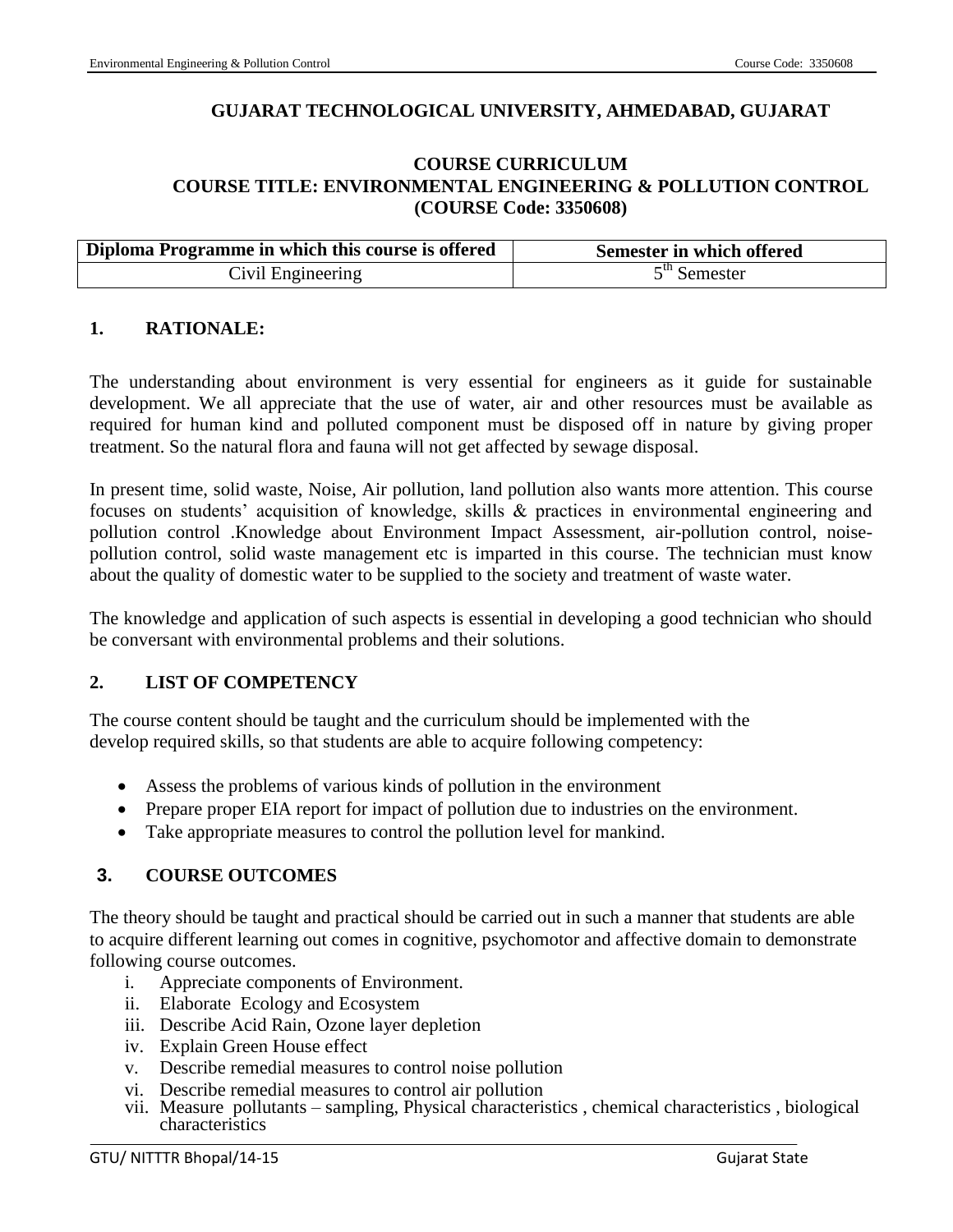viii. Explain control measures to prevent land pollution

ix. Evaluate the quality of environmental impact assessment

# **4. TEACHING AND EXAMINATION SCHEME**

|    | <b>Teaching Scheme</b><br>(In Hours) |    | <b>Total</b><br><b>Credits</b><br>$(L+T+P)$ | <b>Examination Scheme</b>                                |                 |            |    |     |
|----|--------------------------------------|----|---------------------------------------------|----------------------------------------------------------|-----------------|------------|----|-----|
|    | т                                    | D  |                                             | <b>Theory Marks</b><br><b>Practical Mark Total Marks</b> |                 |            |    |     |
|    |                                      |    |                                             | <b>ESE</b>                                               | $\overline{PA}$ | <b>ESE</b> | PA |     |
| 03 | 00                                   | 02 | 0 <sub>5</sub>                              | 70                                                       | 30              | 20         | 30 | 150 |

**Legends: L-** Lecture; **T-** Tutorial/Teacher Guided Student Activity; **P -** Practical; **C -**Credit; **ESE**-End Semester Examination; **PA**-Progressive Assessment

## **5. COURSE DETAILS**

| Unit                                                                                                        | <b>Major Learning Outcomes</b><br>(Course Outcomes in Cognitive<br><b>Domain according to NBA</b><br>terminology)                                                                                                                                                                           | <b>Topics and Sub Topics</b>                                                                                                                                                                                                                                                                                                                                                                                                                                                                                                                                                                                            |
|-------------------------------------------------------------------------------------------------------------|---------------------------------------------------------------------------------------------------------------------------------------------------------------------------------------------------------------------------------------------------------------------------------------------|-------------------------------------------------------------------------------------------------------------------------------------------------------------------------------------------------------------------------------------------------------------------------------------------------------------------------------------------------------------------------------------------------------------------------------------------------------------------------------------------------------------------------------------------------------------------------------------------------------------------------|
| <b>Unit-I</b><br><b>Introduction to</b><br><b>Environmental</b><br><b>Engineering and</b><br><b>Ecology</b> | 1a Explain importance of<br>Environmental engineering<br>1b Appreciate components of<br>Environment.<br>1c 2.a Elaborate Ecology and<br>Ecosystem<br>1d Explain Ecological "Pyramid"<br>concept of Numbers, biomass,<br>Energy<br>1e Describe biogeochemical<br>cycles Explain Biodiversity | 1.1 Introduction<br>1.2 Component of Environment<br>a. Atmosphere<br>b. Hydrosphere<br>c. Lithosphere<br>d. Biosphere<br>1.3 Importance of Environment<br>1.4 Need for public Awareness<br>1.5 Concept of Ecology<br>1.6 Ecosystem<br>1.7<br>Component of Ecosystem<br>a. Abiotic<br>b. Biotic<br>1.8 Balanced Ecosystem<br>1.9 Ecological Pyramid<br>a. Pyramid of Numbers<br>b. Pyramid of biomass<br>c. Pyramid of Energy<br>1.10 Biogeochemical Cycles<br>Hydrological cycle<br>a.<br>Carbon cycle<br>b.<br>Nitrogen cycle<br>c.<br>$\mathbf{d}$ .<br>Phosphorous cycle<br>Sulphur cycle<br>e.<br>1.11 Biodiversity |
| Unit-II<br><b>Environmental</b><br><b>Problems</b>                                                          | Describe Acid Rain<br>2a<br>2 <sub>b</sub><br>Describe Ozone layer depletion<br>Explain Green House effect<br>2c                                                                                                                                                                            | 2.1 Environmental problems in<br>present world<br>2.2 Acid Rain<br>a. Causes of acid rain<br>b. How acid rain affects the                                                                                                                                                                                                                                                                                                                                                                                                                                                                                               |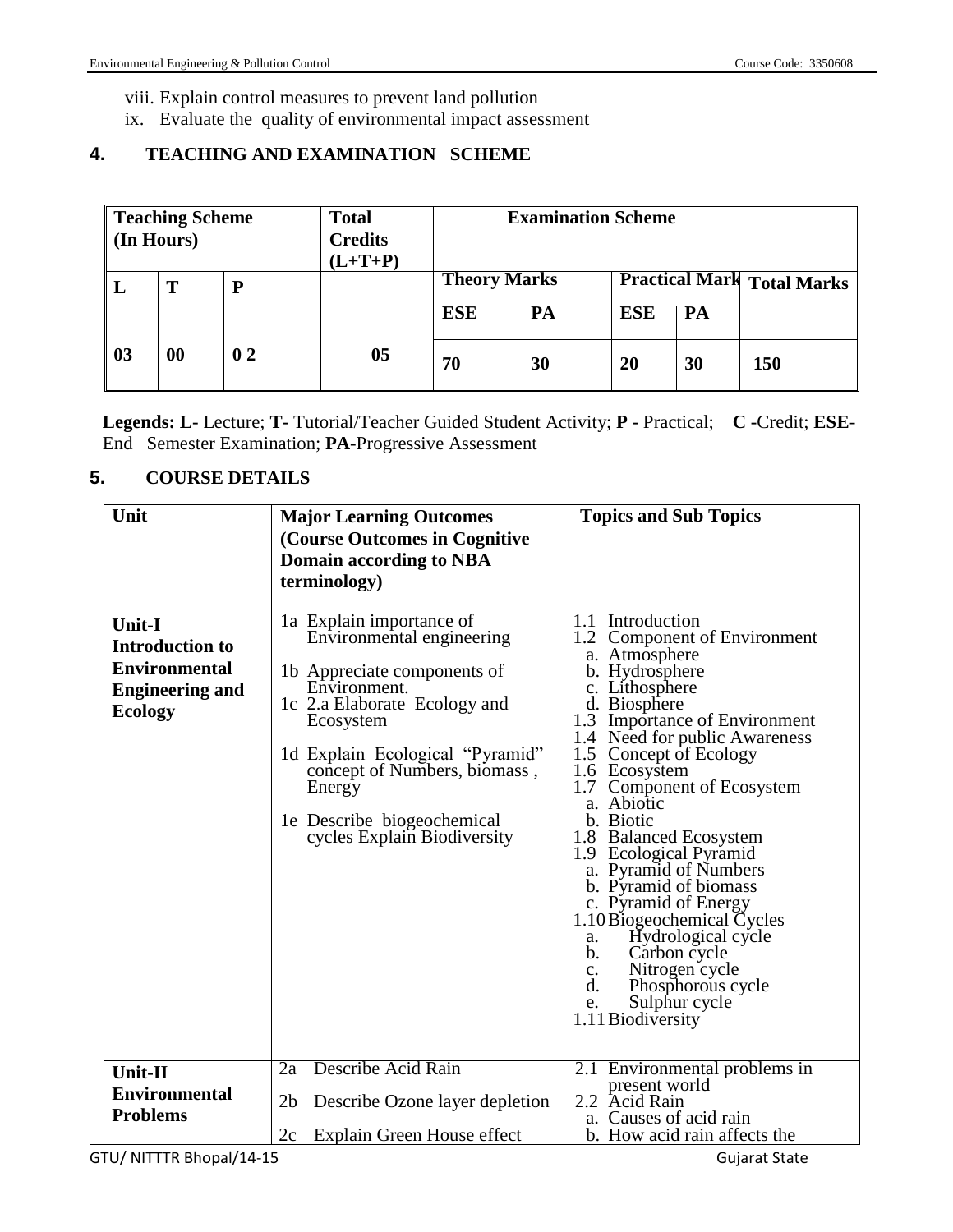|                                                                                       |                                                                                                                                                                                                                                                                                                                                                                                         | environment<br>c. Remedial measures to prevent<br>acid rain<br>2.3 Ozone layer Depletion<br>a. What is stratospheric ozone?<br>b. Ozone layer depletion<br>c. Ozone chemistry<br>d. the ozone hole: the science<br>e. Consequences ozone depletion<br>f. Ultraviolet and Health<br>2.4 Green House Effect<br>a. Human influence on the<br>climate<br>b. Green house gases<br>c. The importance of methane<br>d. Effect of Green house-effect<br>2.5 International policies for<br>climate change                                                                                            |
|---------------------------------------------------------------------------------------|-----------------------------------------------------------------------------------------------------------------------------------------------------------------------------------------------------------------------------------------------------------------------------------------------------------------------------------------------------------------------------------------|---------------------------------------------------------------------------------------------------------------------------------------------------------------------------------------------------------------------------------------------------------------------------------------------------------------------------------------------------------------------------------------------------------------------------------------------------------------------------------------------------------------------------------------------------------------------------------------------|
| <b>Unit-III</b><br><b>Air and Noise</b><br><b>Pollution and its</b><br><b>Control</b> | 3a<br>list various sources of air<br>pollution, pollutants $& Air$<br>quality Index with values<br>3b<br>State adverse effects of air<br>pollution<br>3c<br>Describe remedial measures to<br>control air pollution<br>3d<br>Enlist sources of noise<br>pollution<br>State adverse effects of noise<br>3e<br>pollution<br>3f<br>Describe remedial measures to<br>control noise pollution | 3.1 Introduction<br>3.2 Air-pollutants<br>a. Primary<br>b. secondary<br>3.3 Sources of air pollutant<br>a. Anthropogenic sources<br>b. Natural sources<br>3.4 Air quality Index<br>3.5 Health effect of air pollution<br>3.6 Efforts to Reduce Air<br>Pollution<br>a. Control pollutants at source<br>3.7 Introduction<br>3.8 Computation of Noise<br>pollution<br>3.9 Noise measurement<br>instruments<br>3.10Sources of noise<br>3.11Impacts of Noise<br>3.12 Control of noise pollution<br>a. control at source<br>b. control in transmission path<br>3.13c. using protection equipments |
| <b>Unit-IV</b><br><b>Water Pollution</b>                                              | 4a Enlist sources of water<br>pollution<br>4b State adverse effects of water<br>pollution<br>4c Describe treatment to control<br>water pollution<br>4d Measure pollutants<br>4e Describe procedure for sampling<br>a. Physical characteristics<br>b. chemical characteristics<br>c. biological characteristics                                                                          | 4.1 Introduction<br>4.2 Sources of Pollution<br>a. point source<br>b. non-point source<br>4.3 Groundwater pollution<br>4.4 Causes of Pollution<br>4.5 Measurement of pollutants<br>a. sampling<br>b. Physical characteristics<br>c. chemical characteristics<br>d. biological characteristics<br>4.6 Control of pollution<br>a. sewage<br>b. Industrial wastewater<br>c. agricultural wastewater<br>d. construction site storm water<br>4.7 e. storm water from urban area                                                                                                                  |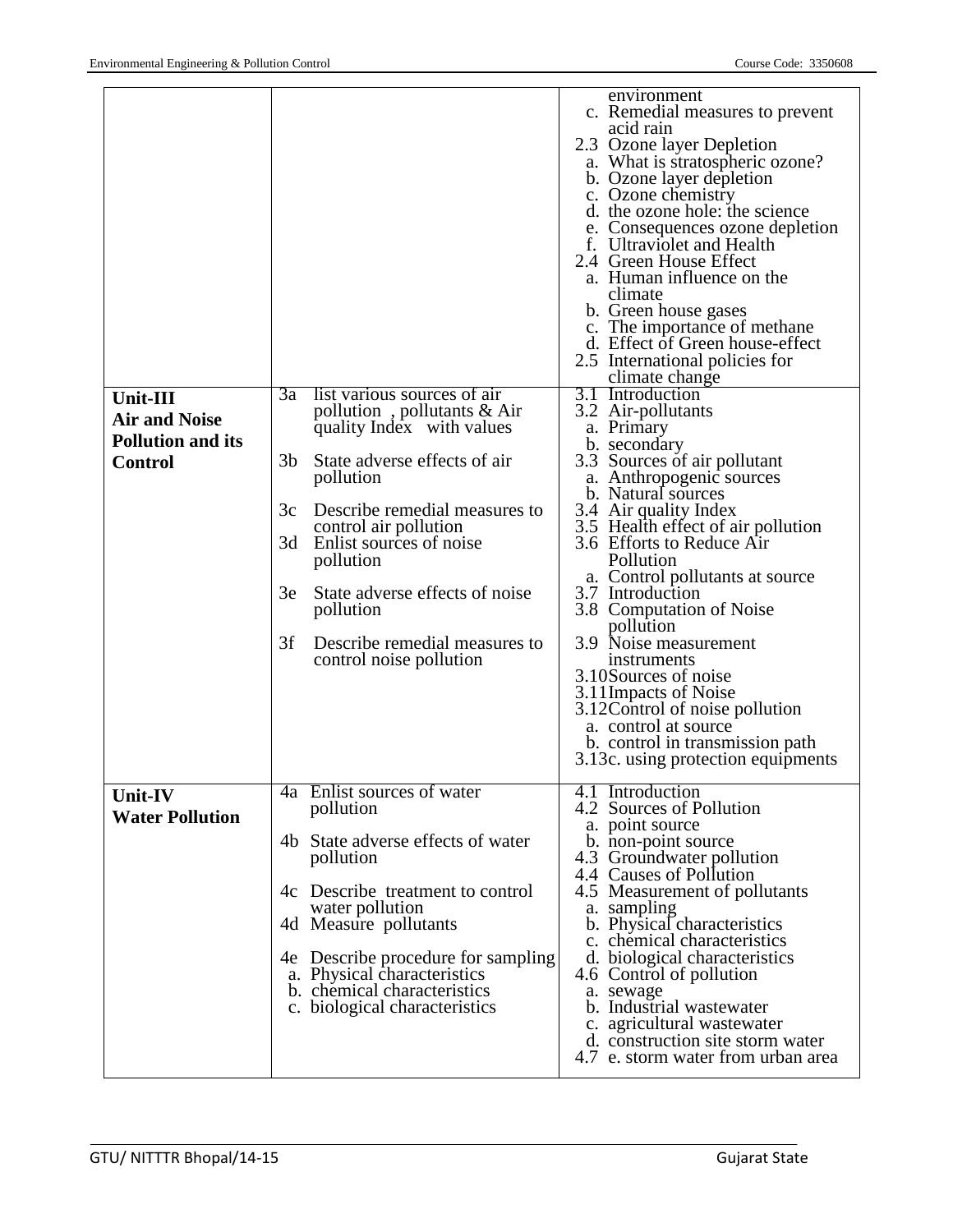| Unit-V<br><b>Land, Radio-</b><br>active and<br><b>Thermal Pollution</b> | 5a Describe causes of land<br>5.1 Introduction<br>5.2 Causes of land pollution<br>pollution<br>5b Explain control measures to<br>5.3 Effect of Land pollution<br>prevent land become polluted<br>5.4 Solution for Land pollution<br>State sources of radio-active<br>5.5 Introduction<br>5c<br>5.6 Causes of Radioactive pollution<br>pollution<br>5.7 Effects of Radioactive pollution<br>5d Describe control measures for<br>radio-active pollution<br>5.8 Radioactive waste management<br>5e Describe Effects of<br>5.9 Introduction<br>Radioactive pollution<br>5.10 Causes for thermal pollution<br>Enlist sources of thermal<br>5.11 Major problems due to thermal<br>5f<br>pollution<br>pollution |
|-------------------------------------------------------------------------|----------------------------------------------------------------------------------------------------------------------------------------------------------------------------------------------------------------------------------------------------------------------------------------------------------------------------------------------------------------------------------------------------------------------------------------------------------------------------------------------------------------------------------------------------------------------------------------------------------------------------------------------------------------------------------------------------------|
|                                                                         | 5.12S olution to overcome the<br>5g State adverse effects of thermal<br>pollution<br>problem<br>5h Describe Solution to overcome<br>the problem                                                                                                                                                                                                                                                                                                                                                                                                                                                                                                                                                          |
| Unit-VI<br><b>Environment</b><br><b>Impact</b><br><b>Assessment</b>     | 6a Explain Environmental Impact<br>6.1 Purpose of EIA<br>Assessment(EIA)<br>6.2 Strategic environmental<br>Explain the process/method of<br>assessment<br>6b<br>environmental assessment.<br>6.3 Environmental assessment<br>6c State the format of EIA<br>process<br>Evaluate the quality of<br>6.4 Environmental Impact<br>6d<br>environmental impact<br><b>Statement</b><br>6.5 EIA report<br>assessment<br>6.6 Advantages and constraints in<br>use and results                                                                                                                                                                                                                                      |

## **6. SUGGESTED SPECIFICATION TABLE WITH HOURS & MARKS (THEORY)**

|                         |                                              |                 |              | <b>Distribution of Theory Marks</b> |                |              |
|-------------------------|----------------------------------------------|-----------------|--------------|-------------------------------------|----------------|--------------|
| Unit                    | <b>Unit Title</b>                            | <b>Teaching</b> | R            | U                                   | A              | <b>Total</b> |
|                         |                                              | <b>Hours</b>    | <b>Level</b> | Level                               | Level          | <b>Mark</b>  |
|                         |                                              |                 |              |                                     |                | s            |
|                         | In Introduction to Environmental Engineering |                 |              | 4                                   |                | 12           |
|                         | And Ecology                                  |                 |              |                                     |                |              |
|                         |                                              |                 |              |                                     |                |              |
| $\mathbf{I}$            | <b>Environmental Problems</b>                | 5               |              | 3                                   | 3              | 9            |
| Ш                       | Air and Noise Pollution and its Control      | 8               |              | 4                                   | 6              | 14           |
| IV                      | <b>Water Pollution</b>                       | 8               |              | 3                                   | $\overline{A}$ | 10           |
|                         | Land, Radio-active and Thermal Pollution     |                 |              |                                     |                |              |
| $\overline{\mathbf{V}}$ | <b>Environment Impact Assessment</b>         |                 |              | $\mathcal{D}_{\mathcal{L}}$         | 4              | 8            |
|                         | <b>Total:</b>                                | 42              |              |                                     | 28             | 70           |

**Legends: R** = Remember, U = Understand, A= Apply and above Level (Bloom's revised taxonomy)

**Note:** This specification table shall be treated as a general guideline for students and teachers. The actual distribution of marks in the question paper may vary slightly from above table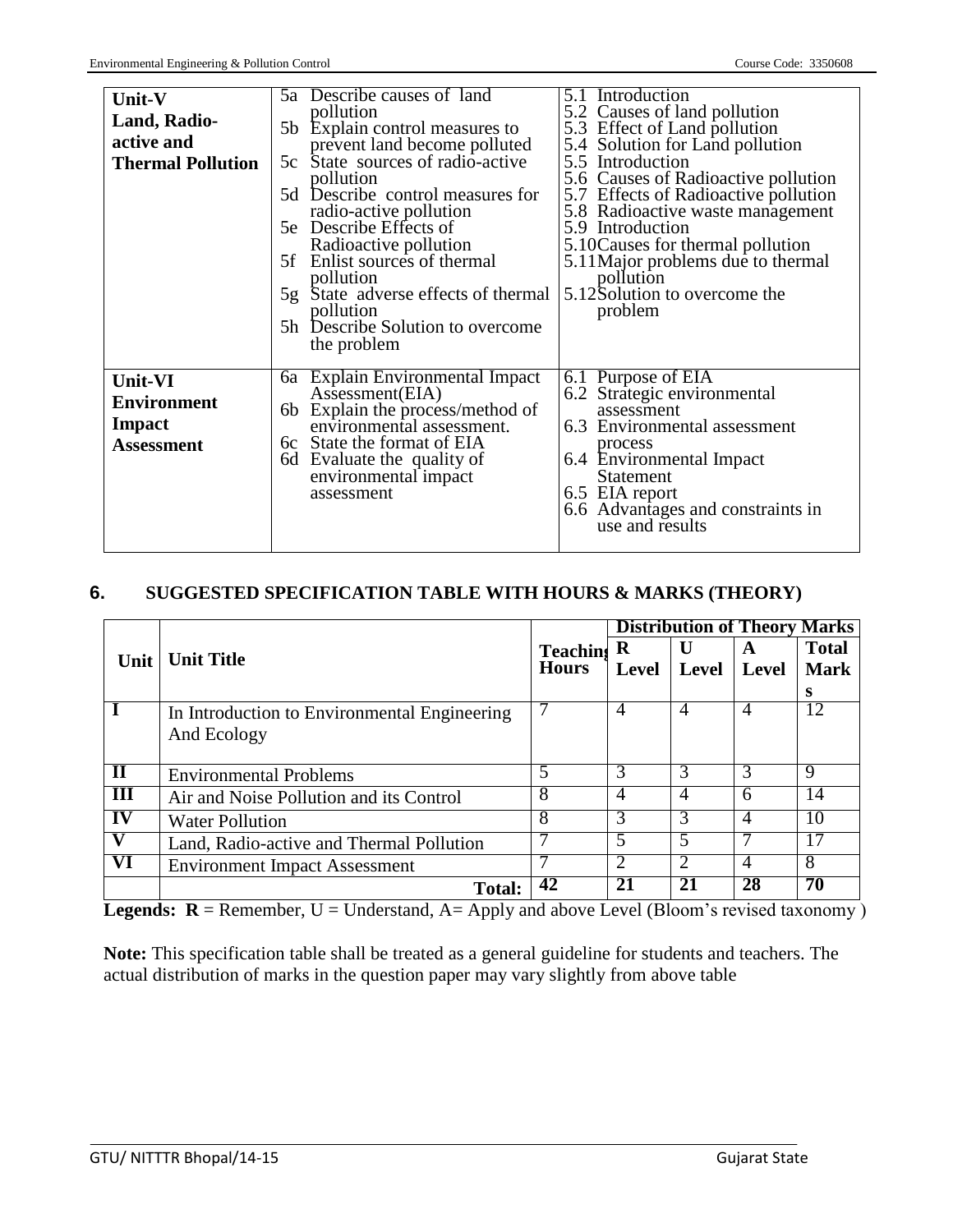## **7. SUGGESTED LIST OF EXERCISES/PRACTICAL:**

The practical/exercises should be properly designed and implemented with an attempt to develop different types of skills **(outcomes in psychomotor and affective domain)** so that students are able to acquire the competencies/programme outcomes. Following is the list of practical exercises for guidance. *Note: Here only outcomes in psychomotor domain are listed as practical/exercises. However, if these practical/exercises are completed appropriately, they would also lead to development of certain outcomes in affective domain which would in turn lead to development of Course Outcomes related to affective domain. Thus over all development of Programme Outcomes (as given in a common list at the beginning of curriculum document for this programme) would be assured.* 

*Faculty should refer to that common list and should ensure that students also acquire outcomes in affective domain which are required for overall achievement of Programme Outcomes/Course Outcomes.*

| No | Unit No.   | Exercise                                                     | Hours             |
|----|------------|--------------------------------------------------------------|-------------------|
|    |            | (outcomes in psychomotor domain)                             |                   |
| 1. | <b>All</b> | Case study of environmental associated problems              | 04                |
| 2. |            | Draw Sketches with description (any Five)                    | Home              |
|    |            |                                                              | <b>Assignment</b> |
|    | <b>All</b> | 1 Temperature variation in atmosphere                        |                   |
|    |            | 2 Balanced Ecosystem                                         |                   |
|    |            | 3 Estonian pyramid                                           |                   |
|    |            | 4 Hydrological cycle                                         |                   |
|    |            | 5 Carbon cycle                                               |                   |
|    |            | 6 Nitrogen cycle                                             |                   |
|    |            | 7 Construction of green house                                |                   |
|    |            | 8 Fabric filter                                              |                   |
|    |            | 9 Wet collectors                                             |                   |
|    |            | 10 Absorbers                                                 |                   |
|    |            | c yclones                                                    |                   |
|    |            | 12 Vapour condensers                                         |                   |
|    |            | 13 Electrostatic Precipitators                               |                   |
| 3. |            | <b>Laboratory Experiments</b>                                | 10                |
|    | All        | 1. Determine pH value of water sample                        |                   |
|    |            | 2. Determine Turbidity of water sample                       |                   |
|    |            | 3. Determine total dissolved solids in water sample          |                   |
|    |            | 4. Determine B.O.D. of domestic wastewater sample            |                   |
|    |            | 5. Determine C.O.D. of industrial wastewater sample          |                   |
| 4. |            | <b>Visits</b>                                                | 06                |
|    | All        | 1. Industry having air-pollution control measures adopted.   |                   |
|    |            | 3. Nearby GPCB laboratory                                    |                   |
|    |            | 3. Industry where stake-sampling can be carried out          |                   |
|    |            | 4. Visit Chemical industry and write a report mentioning the |                   |
|    |            | impact on nature of that particular industry                 |                   |
|    |            | Note: submit detailed report on visits carried out           |                   |
| 5. |            | Seminar:                                                     | 06                |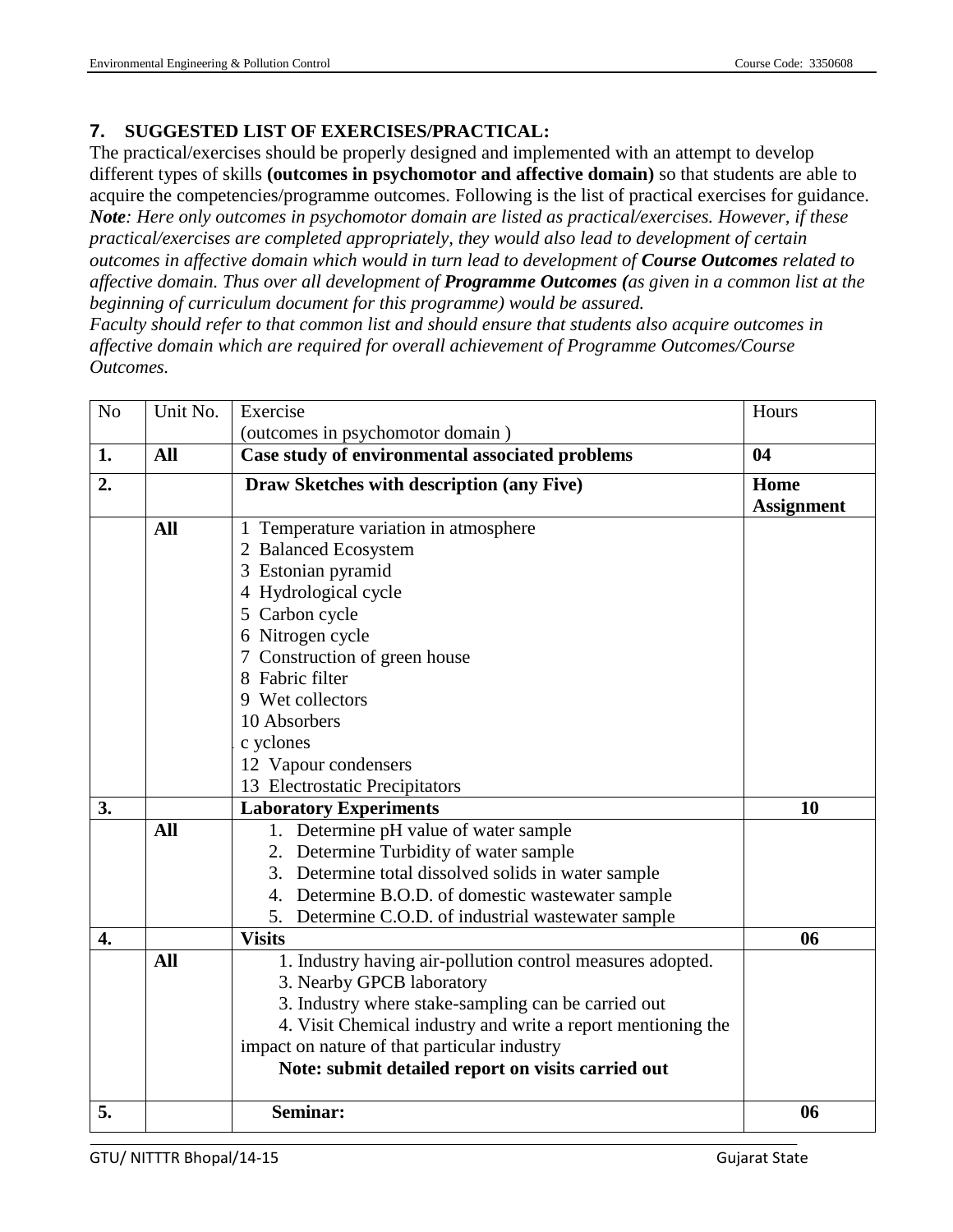| All   | The topic for the seminar should be given to the group of           |    |
|-------|---------------------------------------------------------------------|----|
|       | three students and they shall be asked to defend the seminar in     |    |
|       | presence of teacher and other students. Each student is required to |    |
|       | defend the seminar individually                                     |    |
| Total |                                                                     | 30 |

## **8. SUGGESTED STUDENT'S ACTIVITIES**

- i. Visit nearby polluted-site, photographed it and suggest necessary measures to minimise it.
- ii. Make photo-collection/videos of pollution emission points
- iii. Surf websites of NGOs working for environmental protection and prepare a report

## **9. SPECIAL INSTRUCTIONAL STRETAGIES (If Any**)

- i. Show Charts/Pictures/videos of Different Polluted Sites and of Pollution Control Projects and Events,
- ii. Arrange visit to different effluent treatment plants, solid waste segregation and disposal plants at industries and civic bodies.

## **10. SUGGESTED LEARNING RESOURCES**

### **(A) List of Books:**

| N <sub>0</sub> | Name of book                                 | <b>Author</b>           | <b>Publisher</b>                           |
|----------------|----------------------------------------------|-------------------------|--------------------------------------------|
| $\mathbf{1}$   | Textbook of Environmental Engineering        | P. Venugopala Rao       | PHI Learning Pvt.                          |
|                |                                              |                         | Ltd.                                       |
| $\overline{2}$ | Ecology, the link between the natural and    |                         | Oxford and IBH                             |
|                | the social sciences                          | <b>Eugene Pleasants</b> | Publishing                                 |
|                |                                              | Odum                    |                                            |
| 3              | Environmental Engineering: A design          | Arcadio P. Sincero      | Tata Mc-Graw Hill<br>Publications          |
|                | approach                                     | and Gregoria A.         |                                            |
|                |                                              | Sincero                 |                                            |
| $\overline{4}$ | <b>Air Pollution</b>                         | M N Rao                 | Tata Mc-Graw Hill                          |
|                |                                              | H V N Rao               | Publications                               |
| 5              | <b>Chemistry for Environmental</b>           |                         | Tata Mc-Graw Hill                          |
|                | <b>Engineering and Science</b>               | Clair Sawyer, Perry     | Publications                               |
|                |                                              | Mccarty and Gene        |                                            |
| 6              | <b>Environmental Noise Pollution-Causes,</b> | Parkin                  |                                            |
|                |                                              | Dr. Vijendra            | Deep & Deep<br><b>Publications Pvt Ltd</b> |
|                | Evils, Legislation and Control               | Mahandian               |                                            |
| $\overline{7}$ | <b>Environmental Chemistry</b>               | S. K. Benerji           | PHI Learning Pvt.Ltd.                      |
| 8              | <b>Water Pollution</b>                       | <b>B</b> K Sharma       | GOEL publishing                            |
|                |                                              |                         | House, Meerut                              |
| 9              | Water pollution & Disposal of Waste          | U.N.Mahida              | Tata McGraw Hill                           |
|                | Water on Land                                |                         |                                            |
| 10             | <b>Environmental Pollution Control</b>       | C S Rao                 | New Age                                    |
|                | Engineering                                  |                         | International                              |